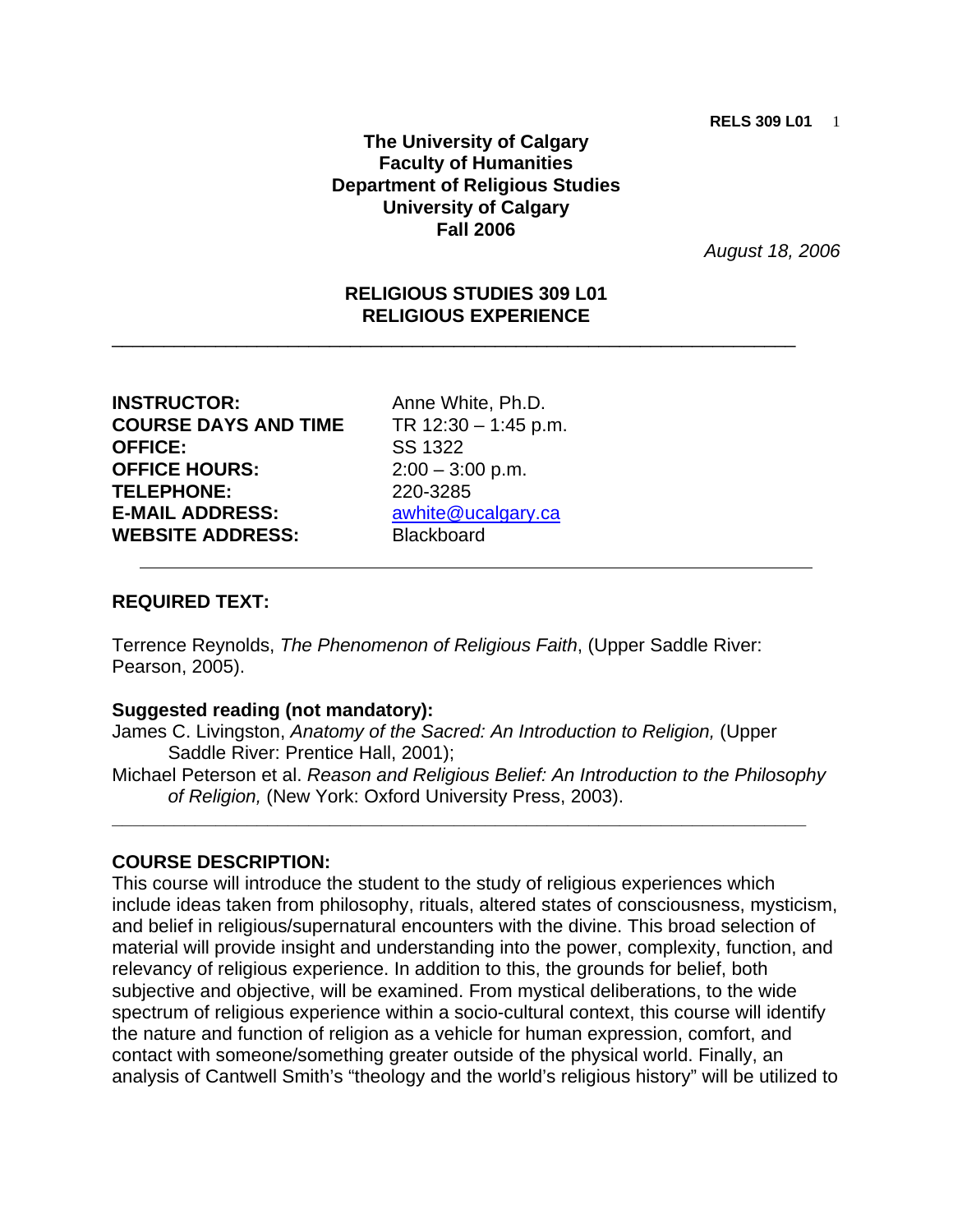**RELS 309 L01** 2 provide a broad spectrum of approaches by which to understand the phenomenon of religious experience.

\_\_\_\_\_\_\_\_\_\_\_\_\_\_\_\_\_\_\_\_\_\_\_\_\_\_\_\_\_\_\_\_\_\_\_\_\_\_\_\_\_\_\_\_\_\_\_\_\_\_\_\_\_\_\_\_\_\_\_\_\_\_\_\_\_\_\_\_\_

## **CORE COMPETENCIES:**

Students will work on the following skills: critical appraisal of arguments and theories, application of theories and concepts presented in course readings and lectures, library research, essay organization and writing skills. The essay assignment will require students to select an account of a religious experience and critically apply one of the theories explored in the course. All essay topics must first be approved by the professor.

## **COURSE REQUIREMENTS:**

| October 24 - Midterm Test                          | 20%    |
|----------------------------------------------------|--------|
| November 16 - Video review (1,000 words)           | 10%    |
| December 7 - Essay: (2.500 words)                  | $30\%$ |
| <b>Registrar's Office Scheduled Final Exam TBA</b> | 40%    |

**Essay specifications**: 2500 words. Pages to be numbered. Chicago style format. Footnotes or endnotes. If you have extensive footnotes, factor that in to the page count. Endnote page is not part of the page count. Separate annotated bibliography. Bibliography - at least six sources Two academic/scholarly website sources permitted.

**\_\_\_\_\_\_\_\_\_\_\_\_\_\_\_\_\_\_\_\_\_\_\_\_\_\_\_\_\_\_\_\_\_\_\_\_\_\_\_\_\_\_\_\_\_\_\_\_\_\_\_\_\_\_\_\_\_\_\_\_\_\_\_\_\_\_\_\_\_**

### **GRADING:**

A numerical mark will be given for each course requirement. Following the final examination, a letter grade will be assigned on the following number and letter grade scheme: percentage grades are calculated as follows:

| $A+96-100$    |  |                                                     | $A - 85-8$       |
|---------------|--|-----------------------------------------------------|------------------|
| $B + 80 - 84$ |  |                                                     | <b>B</b> - 70-78 |
| $C + 65 - 69$ |  |                                                     | $C - 55 - 59$    |
| $D+ 50-54$    |  |                                                     | $F$ 44 or less   |
|               |  | A 90-95<br><b>B</b> 75-79<br>$C$ 60-64<br>$D$ 45-49 |                  |

## **Academic Honesty:**

Plagiarism is not tolerated at the University of Calgary and has serious consequences. Your essays/presentations must be your own work and inadequate referencing may be seen as plagiarism. Please see the relevant sections on Academic Misconduct in the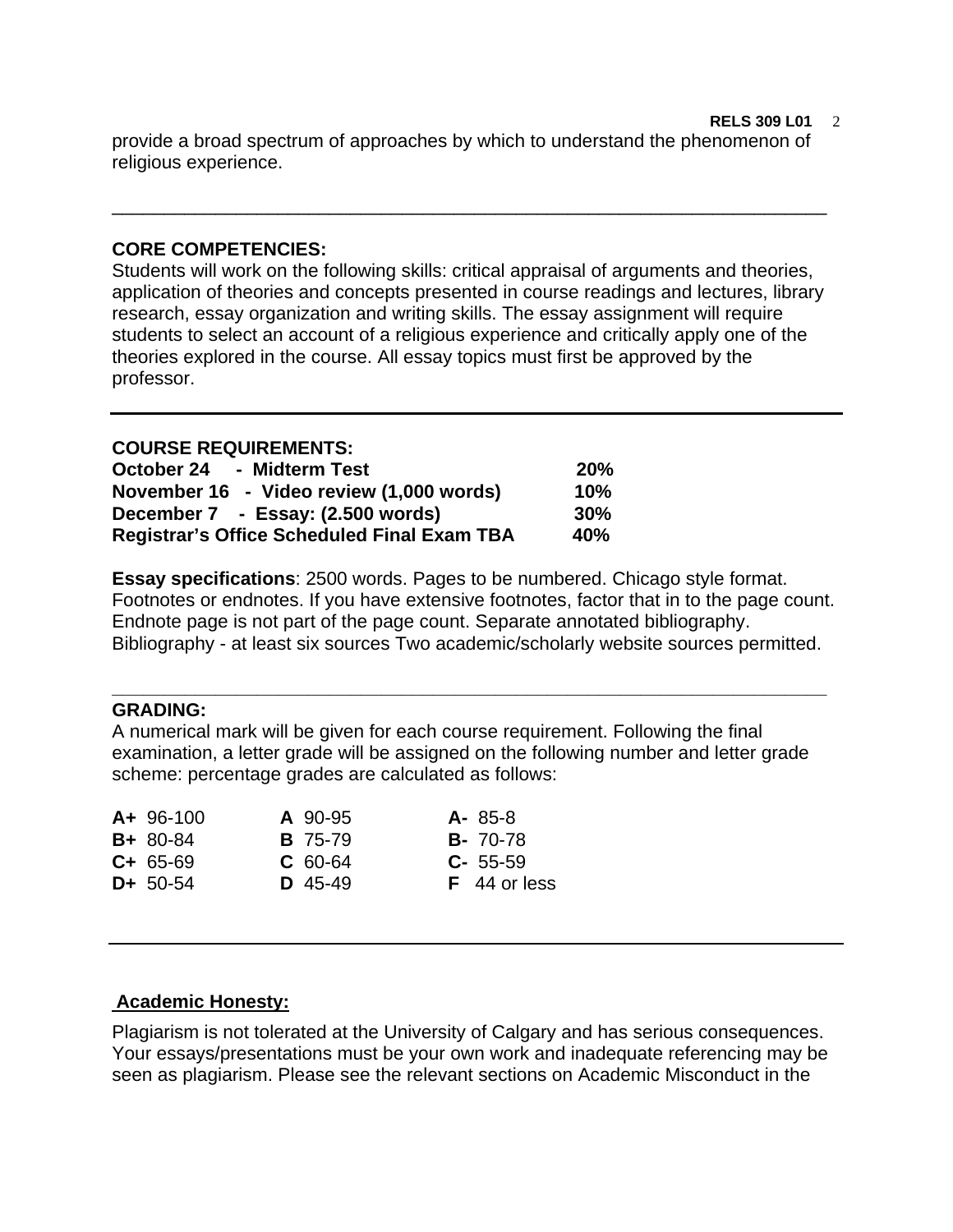#### **RELS 309 L01** 3

current University Calendar. If you have questions about correct referencing, please consult your instructor.

## **Academic Accommodation:**

If you are a student with a disability who requires academic accommodation and you have not registered with the Disability Resource Centre, please contact their office at 220-8237. Students who have not registered with the Disability Resource Centre are not eligible for formal academic accommodation. Once registered, please discuss any upcoming tests/examinations with the instructor two weeks before the scheduled date.

# **Gnosis:**

Gnosis is the Religious Studies Student Club. For membership or more information please email: gnosis@ucalgary.ca or visit http://www.ucalgary.ca/~gnosis.

# **Course Reading Schedule:**

# **The Phenomenon of Religious Faith (PRF).**

# **Plus webnotes.**

## **September**

| $12 - 14$ | Introduction. The religious experience. What is religion? |
|-----------|-----------------------------------------------------------|
| PRF p x   | Defining religions. Overview of religious typologies -    |
| Webnotes. | characteristics. Key terms.                               |

| $19 - 21^{th}$ | Ways of studying religions. Understanding the sacred and                                                                                                            |
|----------------|---------------------------------------------------------------------------------------------------------------------------------------------------------------------|
| <b>PRF</b>     | the holy. Concepts and key terms                                                                                                                                    |
| pp 383 - 401   | What is holy? How is it identified and described?                                                                                                                   |
| Webnotes.      | Handout.                                                                                                                                                            |
| $26 - 28$      | Symbol, ritual, myth and text.                                                                                                                                      |
| Webnotes.      | Cultural and social experiences of ritual. How religious communities<br>create identity and cohesion. Scriptures and doctrines. Written text<br>and sacred orality. |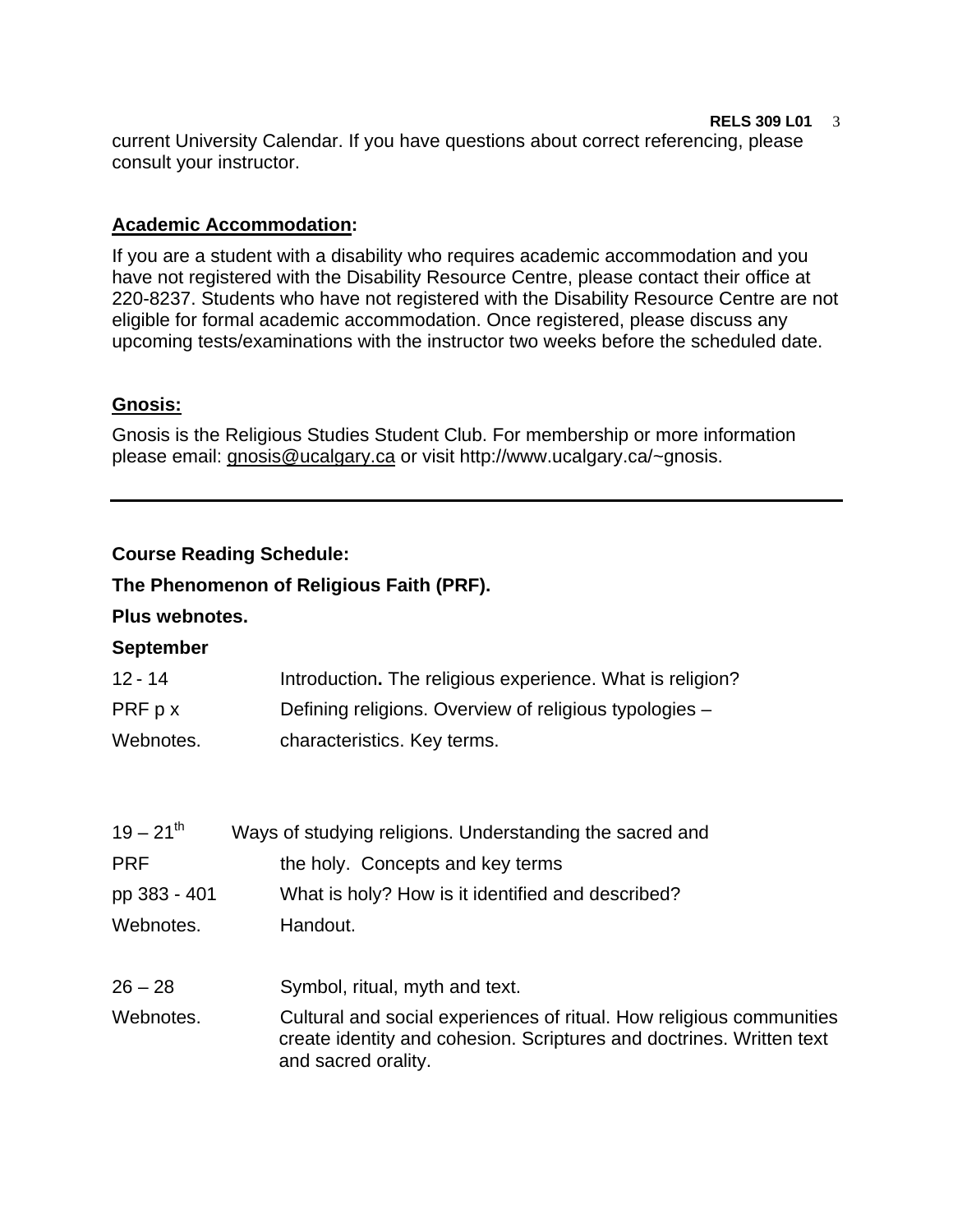#### **RELS 309 L01** 4

### **October**

| $10 - 12$  | What is faith? Informed liberation versus oppressive |
|------------|------------------------------------------------------|
| <b>PRF</b> | indoctrination.                                      |
| Pp 2-7     | Faith and reason? Are they always compatible?        |
| 223 240    |                                                      |
| Webnotes.  |                                                      |
|            |                                                      |

17 - 19 Coping mechanisms or signposts for living? Webnotes. **Encountering evil. Differing explanations.** 

24 **MIDTERM EXAM – worth 20 percent.**

26 View Video.

# **November**

| Religious experience and religious belief. |
|--------------------------------------------|
| Humankind's encounter with the sacred.     |
| Reductionaism or ilrrational subjectivity. |
| Understanding without understanding.       |
|                                            |
| Blaise Pascale's Wager and relating ideas. |
| Handout.                                   |
|                                            |
|                                            |
|                                            |

Webnotes.

## **READING DAYS**

| VIDEO REVIEW TO BE HANDED IN – worth 10 percent                      |
|----------------------------------------------------------------------|
| Faith, religious experience, and the rationality of religious faith. |
|                                                                      |
|                                                                      |
|                                                                      |
|                                                                      |